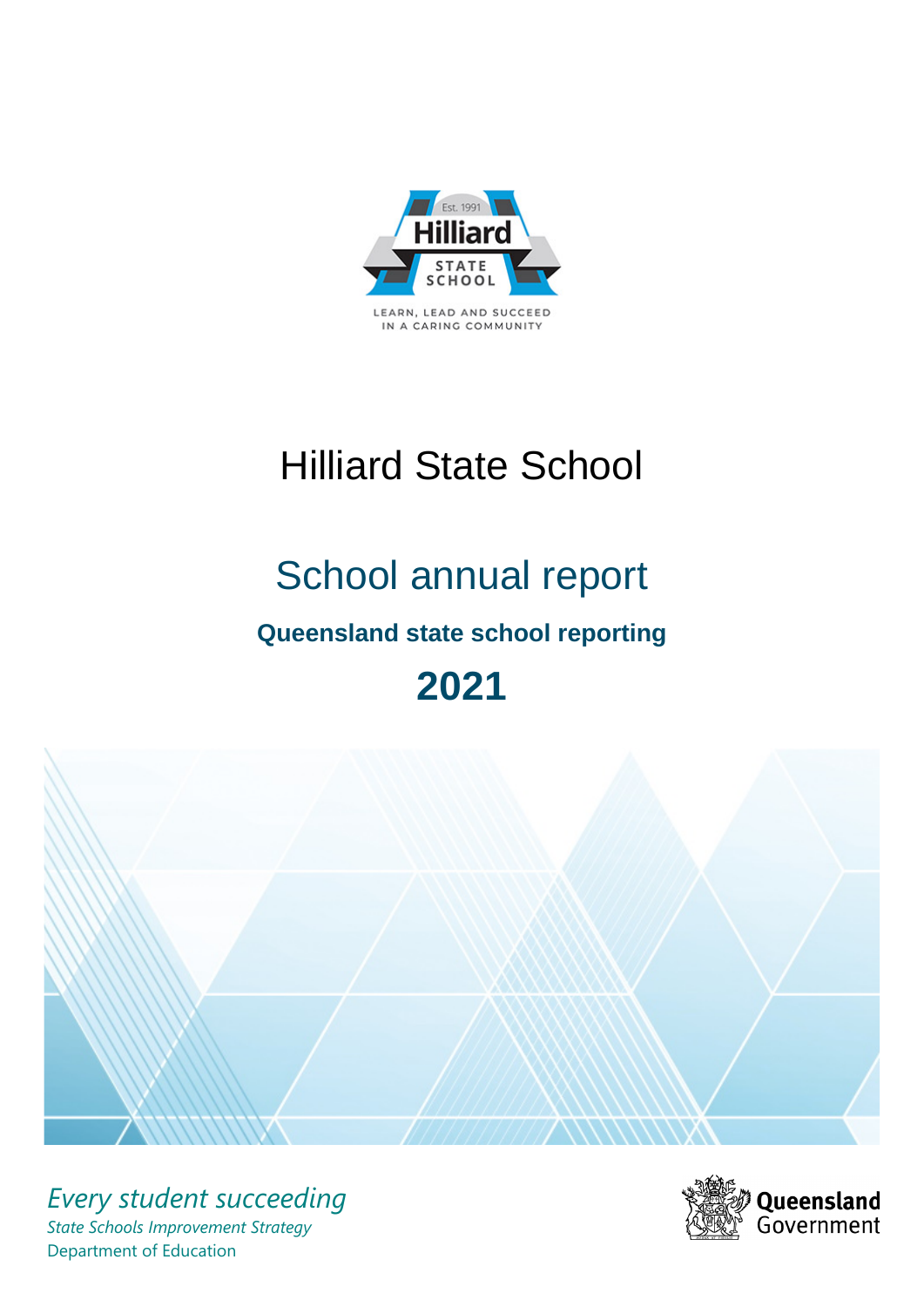**OFFICIAL – Public** Published as information source only. Public information used to create this report may not appear in this format in the public domain Please refer to disclaimer information.

#### **Contact details**

| <b>Postal Address</b> | Cnr Alexandra Circuit & Hanover Drive<br>Alexandra Hills 4161 |
|-----------------------|---------------------------------------------------------------|
| <b>Phone</b>          | $(07)$ 3820 1666                                              |
| Fax                   | $(07)$ 3820 1600                                              |
| Email                 | principal@hilliardss.eq.edu.au                                |
| Website               | https://hilliardss.eq.edu.au                                  |

#### **Disclaimer**

The materials presented in this report are distributed by the Department of Education (the department) as an information source only.

The information and data in this report is subject to change without notice.

The department makes no statements, representations, or warranties about the accuracy or completeness of, and you should not rely on, any information contained in this report.

The department disclaim all responsibility and all liability (including without limitation, liability in negligence) for all expenses, losses, damages and costs you might incur as a<br>result of the information in this report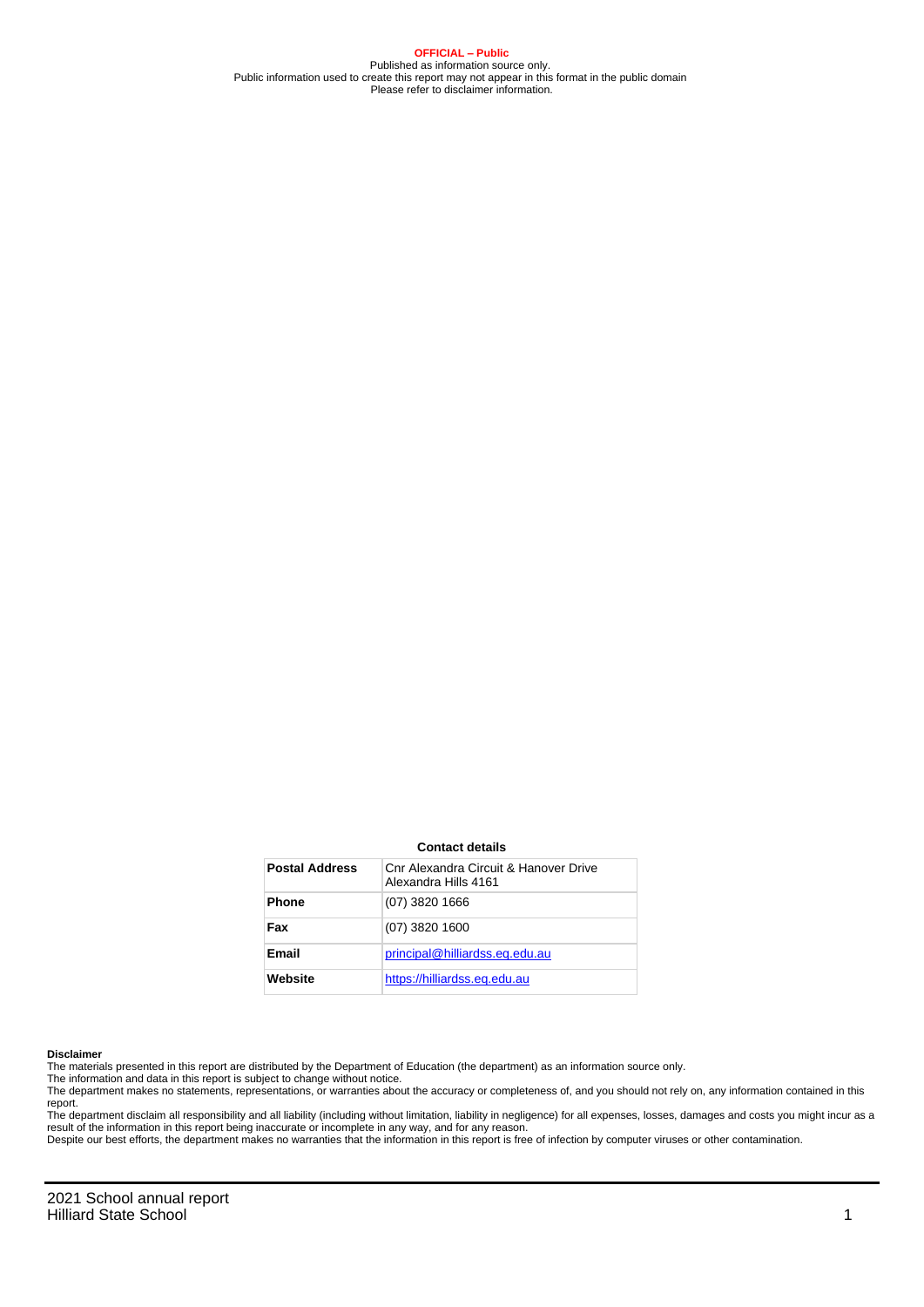| School context                   |                                                                                                                                                                                              |
|----------------------------------|----------------------------------------------------------------------------------------------------------------------------------------------------------------------------------------------|
| Coeducational or single sex      | Coeducational                                                                                                                                                                                |
| <b>Independent Public School</b> | No.                                                                                                                                                                                          |
| Year levels offered in 2021      | Prep Year - Year 6                                                                                                                                                                           |
| Webpages                         | Additional information about Queensland state schools is located on the:<br>My School website<br>Queensland Government data website<br>Queensland Government schools directory website.<br>٠ |

## **Characteristics of the student body**

#### **Student enrolments**

#### **Table 1: Student enrolments by year level**

|                   |      | <b>February</b> |      |      | <b>August</b> |      |
|-------------------|------|-----------------|------|------|---------------|------|
| <b>Year Level</b> | 2019 | 2020            | 2021 | 2019 | 2020          | 2021 |
| <b>Prep Year</b>  | 78   | 80              | 72   | 84   | 78            | 69   |
| Year 1            | 74   | 89              | 74   | 70   | 89            | 76   |
| Year 2            | 90   | 73              | 87   | 92   | 77            | 86   |
| Year <sub>3</sub> | 112  | 98              | 81   | 114  | 97            | 82   |
| Year 4            | 95   | 108             | 94   | 92   | 108           | 93   |
| Year 5            | 111  | 88              | 104  | 111  | 92            | 105  |
| Year <sub>6</sub> | 117  | 113             | 87   | 119  | 115           | 87   |
| <b>Total</b>      | 677  | 649             | 599  | 682  | 656           | 598  |

Notes

1. Student counts include headcount of all full- and part-time students at the school.

### **Average class sizes**

#### **Table 2: Average class size information for each phase of schooling**

| <b>Year Levels</b> | 2019 | 2020 | 2021 |
|--------------------|------|------|------|
| Prep – Year 3      | 22   | 24   | 22   |
| Year 4 – Year 6    | 27   | 26.  | 26   |

Notes

1. Classes are measured against the target of 25 students per teacher in Prep to Year 3 and Years 11 to 12, and target of 28 students per teacher in Years 4 to 10. Where composite classes exist across cohorts (e.g. Year 3/4) the class size targets would be the lower cohort target.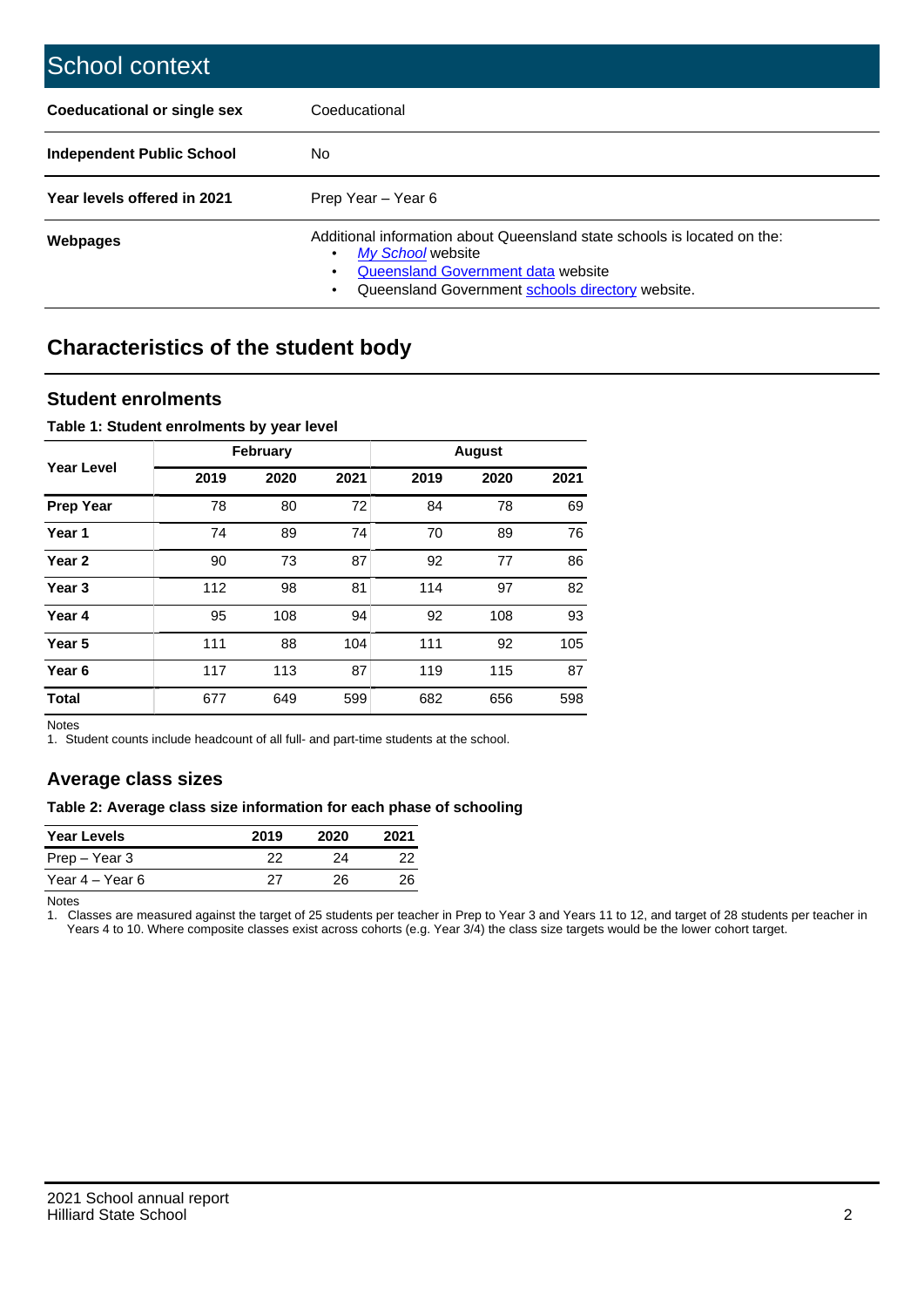#### **Respectful relationships education**

To support students' learning, health and wellbeing all state schools are required to implement respectful relationships education through the Prep to Year 10 Australian Curriculum: Health and Physical Education and/or through school pastoral care programs across Prep to Year 12.

#### **Parent, student and staff satisfaction**

Tables 3–5 show selected items from the Parent/Caregiver, Student and Staff School Opinion Surveys. In response to the COVID-19 health emergency, the annual school opinion surveys of students, teachers and staff were not administered in 2020. A new time series started in 2021 and data from this collection is not considered directly comparable with earlier collections due to significant methodology changes.

For state level information go to the **[School Opinion Survey](https://qed.qld.gov.au/publications/reports/statistics/schooling/schools/schoolopinionsurvey) webpage**.

#### **Table 3: Parent/Caregiver Survey**

| Percentage of parents/caregivers who agree <sup>1</sup> that:                                               | 2019  | 2020 | 2021  |
|-------------------------------------------------------------------------------------------------------------|-------|------|-------|
| This is a good school.                                                                                      | 89.6% |      | 87.4% |
| My child likes being at this school. <sup>2</sup>                                                           | 92.4% |      | 91.7% |
| My child feels safe at this school. <sup>2</sup>                                                            | 92.5% |      | 80.6% |
| My child's learning needs are being met at this school. <sup>2</sup>                                        | 88.1% |      | 84.6% |
| My child is making good progress at this school. <sup>2</sup>                                               | 89.6% |      | 88.4% |
| Teachers at this school expect my child to do his or her best. <sup>2</sup>                                 | 95.5% |      | 95.7% |
| Teachers at this school provide my child with useful feedback about his or her school<br>work. <sup>2</sup> | 91.0% |      | 91.2% |
| Teachers at this school motivate my child to learn. <sup>2</sup>                                            | 89.6% |      | 90.5% |
| Teachers at this school treat students fairly. <sup>2</sup>                                                 | 89.2% |      | 86.5% |
| I can talk to my child's teachers about my concerns. <sup>2</sup>                                           | 95.5% |      | 94.8% |
| This school works with me to support my child's learning. <sup>2</sup>                                      | 89.6% |      | 81.1% |
| This school takes parents' opinions seriously. <sup>2</sup>                                                 | 85.0% |      | 71.4% |
| Student behaviour is well managed at this school. <sup>2</sup>                                              | 81.8% |      | 73.7% |
| This school looks for ways to improve. <sup>2</sup>                                                         | 87.3% |      | 78.7% |
| This school is well maintained. <sup>2</sup>                                                                | 89.6% |      | 80.2% |

Notes

1. Agree represents the percentage of respondents who Somewhat Agree, Agree or Strongly Agree with the statement.

2. Nationally agreed parents/caregiver items.

3. DW = Data withheld to ensure confidentiality.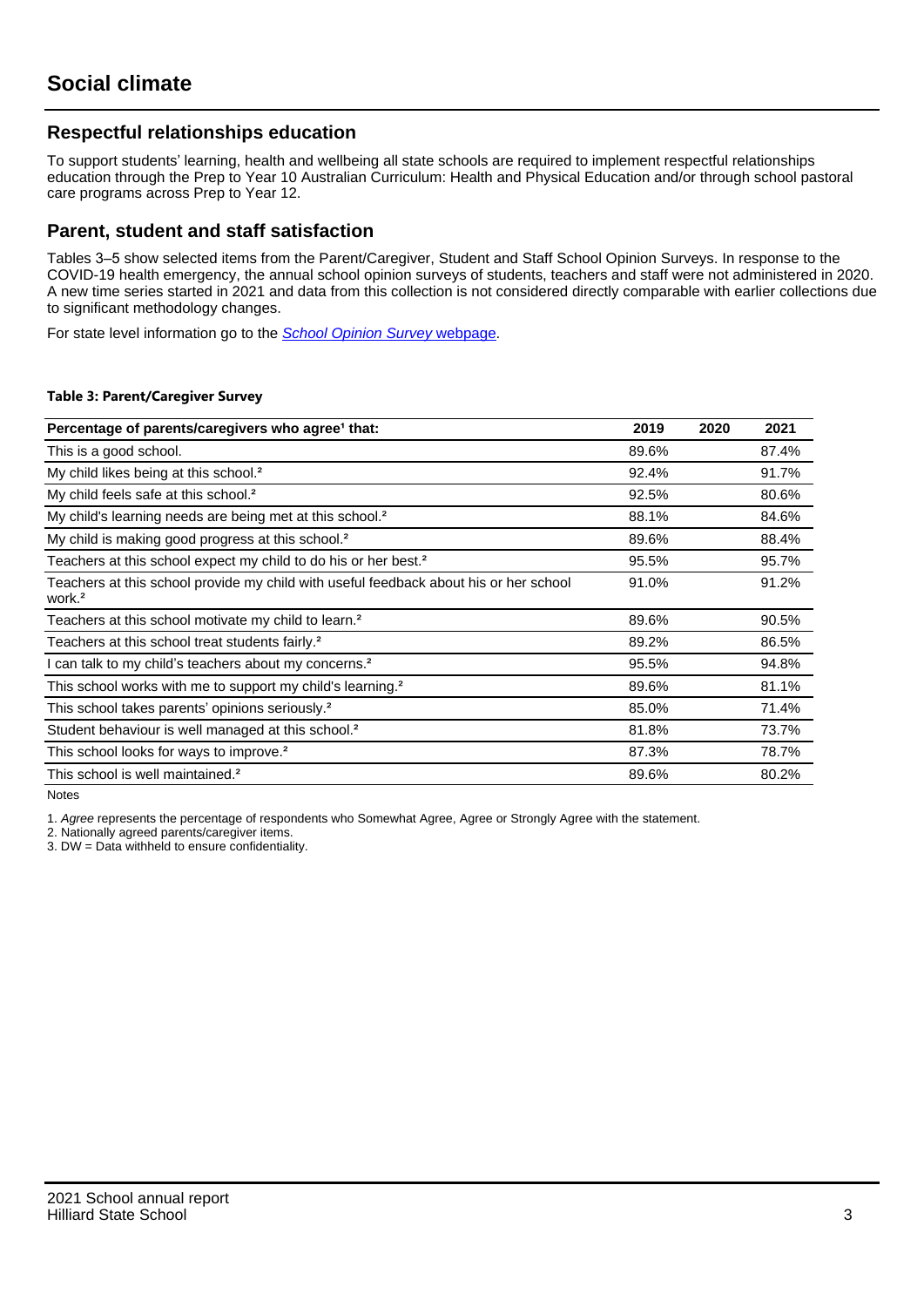#### **Table 4: Student Survey**

| Percentage of students who agree <sup>1</sup> that:                            | 2019   | 2020 | 2021  |
|--------------------------------------------------------------------------------|--------|------|-------|
| I like being at my school. <sup>2</sup>                                        | 95.2%  |      | 92.2% |
| I feel safe at my school. <sup>2</sup>                                         | 94.4%  |      | 87.0% |
| My teachers motivate me to learn. <sup>2</sup>                                 | 98.4%  |      | 95.6% |
| My teachers expect me to do my best. <sup>2</sup>                              | 100.0% |      | 98.5% |
| My teachers provide me with useful feedback about my school work. <sup>2</sup> | 95.2%  |      | 91.3% |
| Teachers at my school treat students fairly. <sup>2</sup>                      | 91.3%  |      | 83.8% |
| I can talk to my teachers about my concerns. <sup>2</sup>                      | 88.8%  |      | 87.7% |
| My school takes students' opinions seriously. <sup>2</sup>                     | 93.7%  |      | 73.5% |
| Student behaviour is well managed at my school. <sup>2</sup>                   | 85.6%  |      | 75.4% |
| My school looks for ways to improve. <sup>2</sup>                              | 97.6%  |      | 98.5% |
| My school is well maintained. <sup>2</sup>                                     | 93.4%  |      | 90.8% |
| My school gives me opportunities to do interesting things. <sup>2</sup>        | 96.0%  |      | 98.5% |

Notes

1. Agree represents the percentage of respondents who Somewhat Agree, Agree or Strongly Agree with the statement.

2. Nationally agreed student items.

3. DW = Data withheld to ensure confidentiality.

#### **Table 5: Staff Survey**

| Percentage of staff who agree <sup>1</sup> that:                                                            | 2019  | 2020 | 2021   |
|-------------------------------------------------------------------------------------------------------------|-------|------|--------|
| I feel confident embedding Aboriginal and Torres Strait Islander perspectives across the<br>learning areas. | 87.9% |      | 100.0% |
| I enjoy working at this school. <sup>2</sup>                                                                | 90.7% |      | 88.1%  |
| I feel this school is a safe place in which to work. <sup>2</sup>                                           | 90.7% |      | 73.8%  |
| I receive useful feedback about my work at this school. <sup>2</sup>                                        | 77.8% |      | 68.3%  |
| Students are encouraged to do their best at this school. <sup>2</sup>                                       | 94.3% |      | 100.0% |
| Students are treated fairly at this school. <sup>2</sup>                                                    | 83.3% |      | 68.2%  |
| Student behaviour is well managed at this school. <sup>2</sup>                                              | 59.3% |      | 38.6%  |
| Staff are well supported at this school. <sup>2</sup>                                                       | 70.4% |      | 46.3%  |
| This school takes staff opinions seriously. <sup>2</sup>                                                    | 71.7% |      | 47.6%  |
| This school looks for ways to improve. <sup>2</sup>                                                         | 86.8% |      | 83.3%  |
| This school is well maintained. <sup>2</sup>                                                                | 50.0% |      | 36.6%  |
| This school gives me opportunities to do interesting things. <sup>2</sup>                                   | 79.6% |      | 67.5%  |

Notes

1. Agree represents the percentage of respondents who Somewhat Agree, Agree or Strongly Agree with the statement.

2. Nationally agreed staff items.

3. DW = Data withheld to ensure confidentiality.

### **Description of how this school manages non-attendance**

Queensland state schools manage non-attendance in line with the Queensland Department of Education procedures: [Managing Student Absences and Enforcing Enrolment and Attendance at State Schools](https://ppr.qed.qld.gov.au/pp/managing-student-absences-and-enforcing-enrolment-and-attendance-at-state-schools-procedure); and [Roll Marking in State Schools,](https://ppr.qed.qld.gov.au/pp/roll-marking-in-state-schools-procedure) which outline processes for managing and recording student attendance and absenteeism.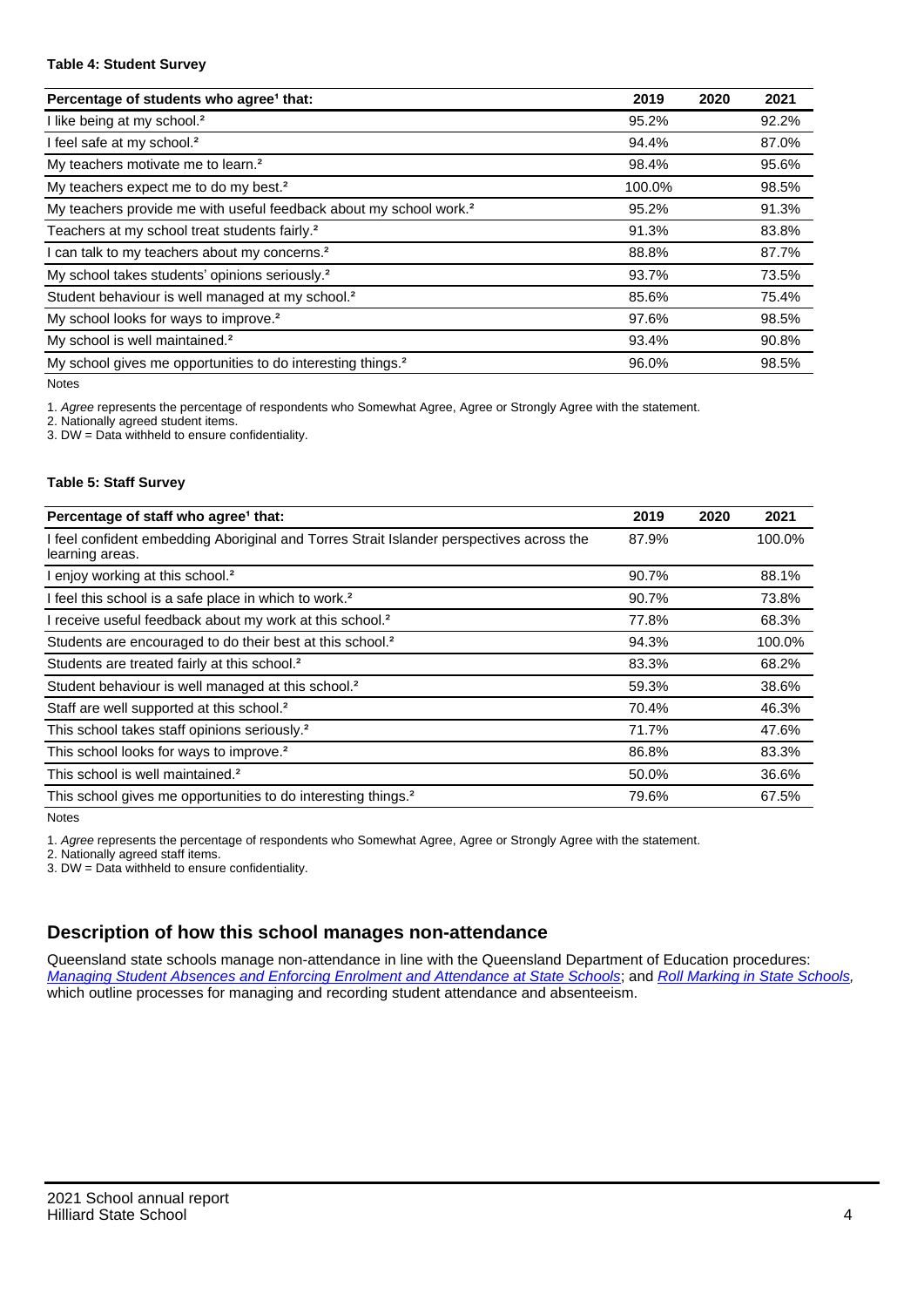### **School disciplinary absences**

#### **Table 6: Count of school disciplinary absences at this school**

| Type of school disciplinary absence | 2019 | 2020 | 2021 |
|-------------------------------------|------|------|------|
| Short suspension                    | 65   | 79   | 65   |
| Long suspension                     | 0    |      | 0    |
| Exclusion                           | 0    |      | 0    |
| Total                               | 65   | 79   | 65   |

Notes

1. School disciplinary absence (SDA) data is a total of short suspensions (1–10 days), long suspensions (11–20 days), exclusions and cancellations. 2. The number of SDAs is not the number of students who received an SDA as one student may be suspended several times in a school year. Each time a student is suspended it is recorded as an additional SDA. The data does not reflect the outcomes of appeal decisions.

3. 2020 data was impacted by the COVID-19 health emergency. There were significantly fewer SDAs during the home-based learning period (the first five weeks of Term 2) compared to other years.

## **School funding**

#### **School income broken down by funding source**

School income, reported by financial year accounting cycle using standardised national methodologies and broken down by funding source is available via the  $My$  School website.

#### **How to access our income details**

- 1. Click on the My School link <http://www.myschool.edu.au/>.
- 2. Enter the school name or suburb of the school you wish to search.

| Search by school name or suburb | <b>School sector</b> | $\sim$ ochool type | <b>State</b> |  |  |
|---------------------------------|----------------------|--------------------|--------------|--|--|
|                                 |                      |                    |              |  |  |

3. Click on View School Profile to access the school's profile.



4. Click on Finances and select the appropriate year to view school financial information.

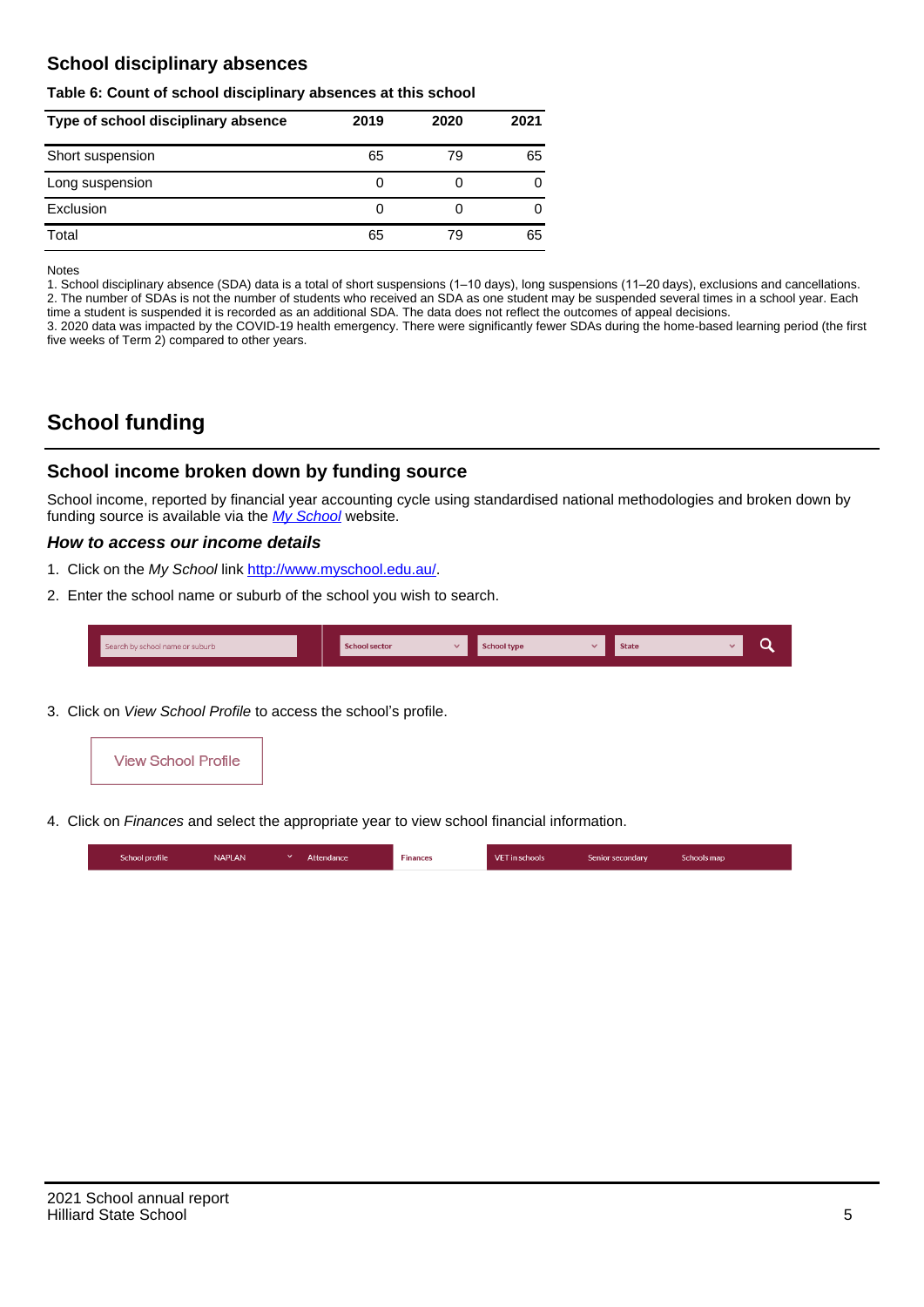## **Teacher standards and qualifications**

The Teacher registration eligibility requirements: Policy (p.1) states:

To be eligible for registration, a person must satisfy the Queensland College of Teachers (QCT) that they meet requirements regarding qualification and experience, or have otherwise met the requirements of the Australian Professional Standards for Teachers (APST). A person must also satisfy the QCT that they are suitable to teach and meet English language proficiency requirements. All these requirements are specified in the Act and the Education (Queensland College of Teachers) Regulation 2005 (the Regulation).

The qualifications required for teacher registration are successful completion of either -

- (a) a four-year initial teacher education program including teacher education studies of at least one year (e.g. a Bachelor of Education, or a double Bachelor degree in Science and Teaching) or
- (b) a one-year graduate initial teacher education program following a degree (e.g. a one-year Graduate Diploma of Education (Secondary) after a three-year Bachelor degree) or
- (c) another course of teacher education that the QCT is reasonably satisfied is the equivalent of (a) or (b). These are considered on a case-by-case basis.

For more information, please refer to the following link:

• <https://www.qct.edu.au/registration/qualifications>

## **Workforce composition**

#### **Staff composition, including Indigenous staff**

#### **Table 7: Workforce composition for this school**

|                    | <b>Teaching staff</b> |      |      | Non-teaching staff |      |                 | Indigenous staff |      |      |
|--------------------|-----------------------|------|------|--------------------|------|-----------------|------------------|------|------|
| <b>Description</b> | 2019                  | 2020 | 2021 | 2019               | 2020 | 2021            | 2019             | 2020 | 2021 |
| Headcount          | 50                    | 46   | 45   | 26                 | 23   | 26              | <5               | <5   |      |
| <b>FTF</b>         | 43                    | 40   | 38   | 18                 |      | 18 <sub>1</sub> | <5               | ה>   |      |

Notes

1. Teaching staff includes school leaders.

2. Indigenous refers to Aboriginal and Torres Strait Islander people of Australia.

3. FTE = full-time equivalent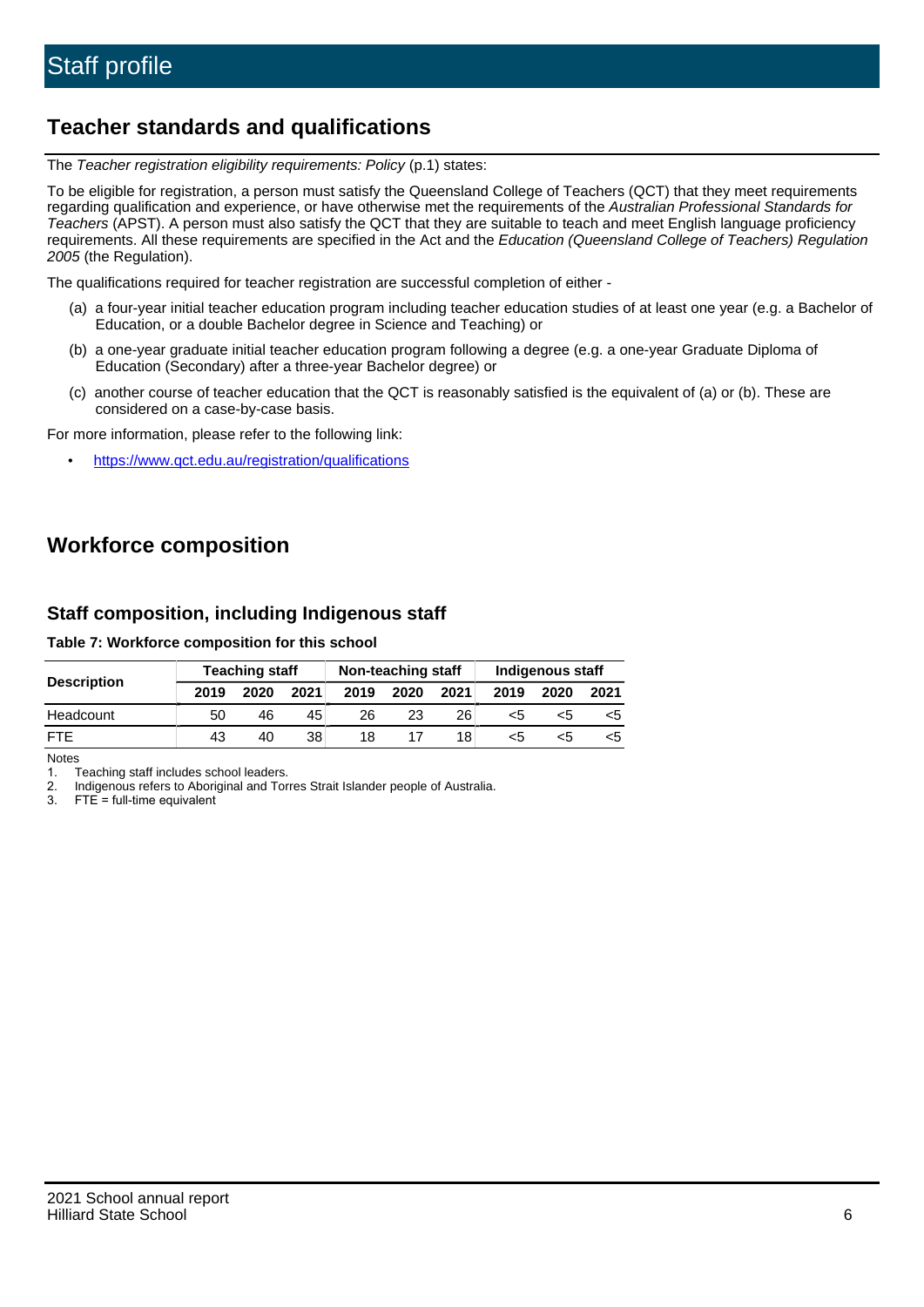## **Key student outcomes**

#### **Student attendance**

Tables 8–9 show attendance rates at this school as percentages. In 2020, the COVID-19 health emergency affected student attendance in Queensland Government schools. Comparisons between 2020 and other years' attendance data should not be made.

#### **Table 8: Overall student attendance at this school**

| <b>Description</b>                                  | 2019 | 2020 | 2021 |
|-----------------------------------------------------|------|------|------|
| Overall attendance rate for students at this school | 93%  | 91%  | 92%  |

Notes

1. The attendance rate is the full- and part-time days attended as a percentage of enrolled school days.

2. Full-time students only.

#### **Table 9: Student attendance rates for each year level at this school**

| <b>Year Level</b> | 2019 | 2020 | 2021 |
|-------------------|------|------|------|
| Prep Year         | 94%  | 92%  | 93%  |
| Year <sub>1</sub> | 93%  | 91%  | 93%  |
| Year 2            | 92%  | 92%  | 91%  |
| Year <sub>3</sub> | 93%  | 91%  | 92%  |
| Year 4            | 94%  | 91%  | 91%  |
| Year 5            | 93%  | 91%  | 93%  |
| Year <sub>6</sub> | 92%  | 90%  | 91%  |

Notes

1. The attendance rate is the full- and part-time days attended as a percentage of enrolled school days.

2. Full-time students only.

3. DW = Data withheld to ensure confidentiality